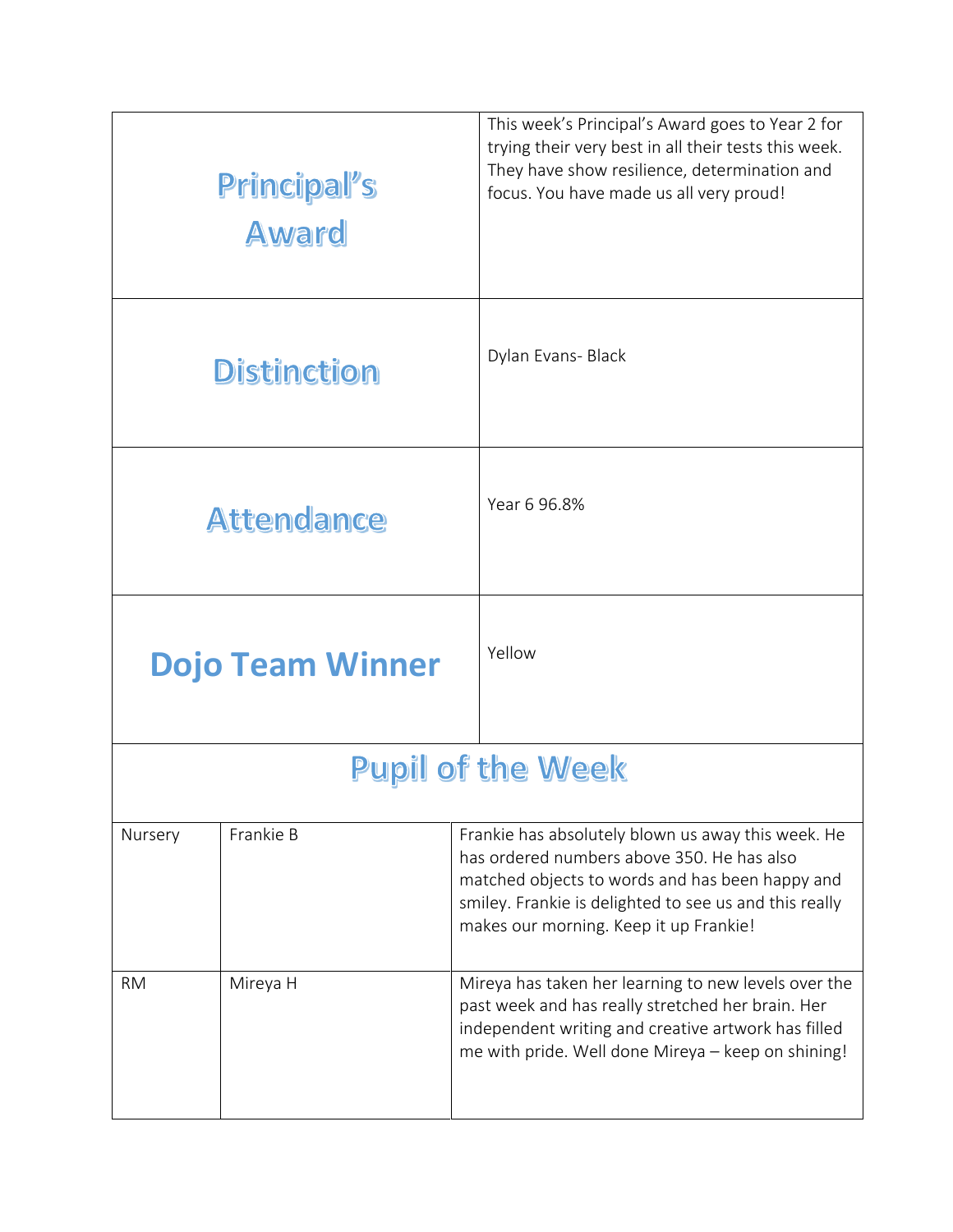| <b>RC</b> | Joshua B        | Joshua always works incredibly hard and makes<br>good choices in school. He is working really hard in<br>phonics, and because of this he is making great<br>progress in reading and writing. His handwriting<br>becoming much clearer and easier to read. You are<br>a star Joshua - keep up the great work! |
|-----------|-----------------|--------------------------------------------------------------------------------------------------------------------------------------------------------------------------------------------------------------------------------------------------------------------------------------------------------------|
| 1F        | Oluwatishe O    | Tishe has had a fantastic first week at Moorside. He<br>has settled in well and has been making plenty of<br>new friends with his jokes. Tishe is a great new<br>member of 1F. Keep up the great work Tishe!                                                                                                 |
| 1B        | Oliver H        | Oliver always gets on with the business of learning<br>at Moorside. This week he has provided some very<br>thoughtful answers when discussing the history of<br>zoos. Keep working hard Oliver!                                                                                                              |
| 2T<br>2PR | Whole of Year 2 | All of Year 2 have absolutely blown our socks off<br>with their hard work this term, particularly this week<br>whilst doing their SATs. They have shown resilience,<br>determination and a real love of learning. We<br>couldn't be more proud of them!                                                      |
| 3S        | Kyrylo S        | Kyrylo is new to our class this week and has settled<br>in fantastically. It isn't easy starting a new school but<br>I can already see that Kyrylo is working hard to grow<br>his brain. We're so happy to have you in 3S!                                                                                   |
| 3F        | Isla H          | Isla has had a very positive attitude to her learning<br>this week. She has been working hard to show what<br>she can do, asking and answering lots of questions<br>and helping others. Super work Isla.                                                                                                     |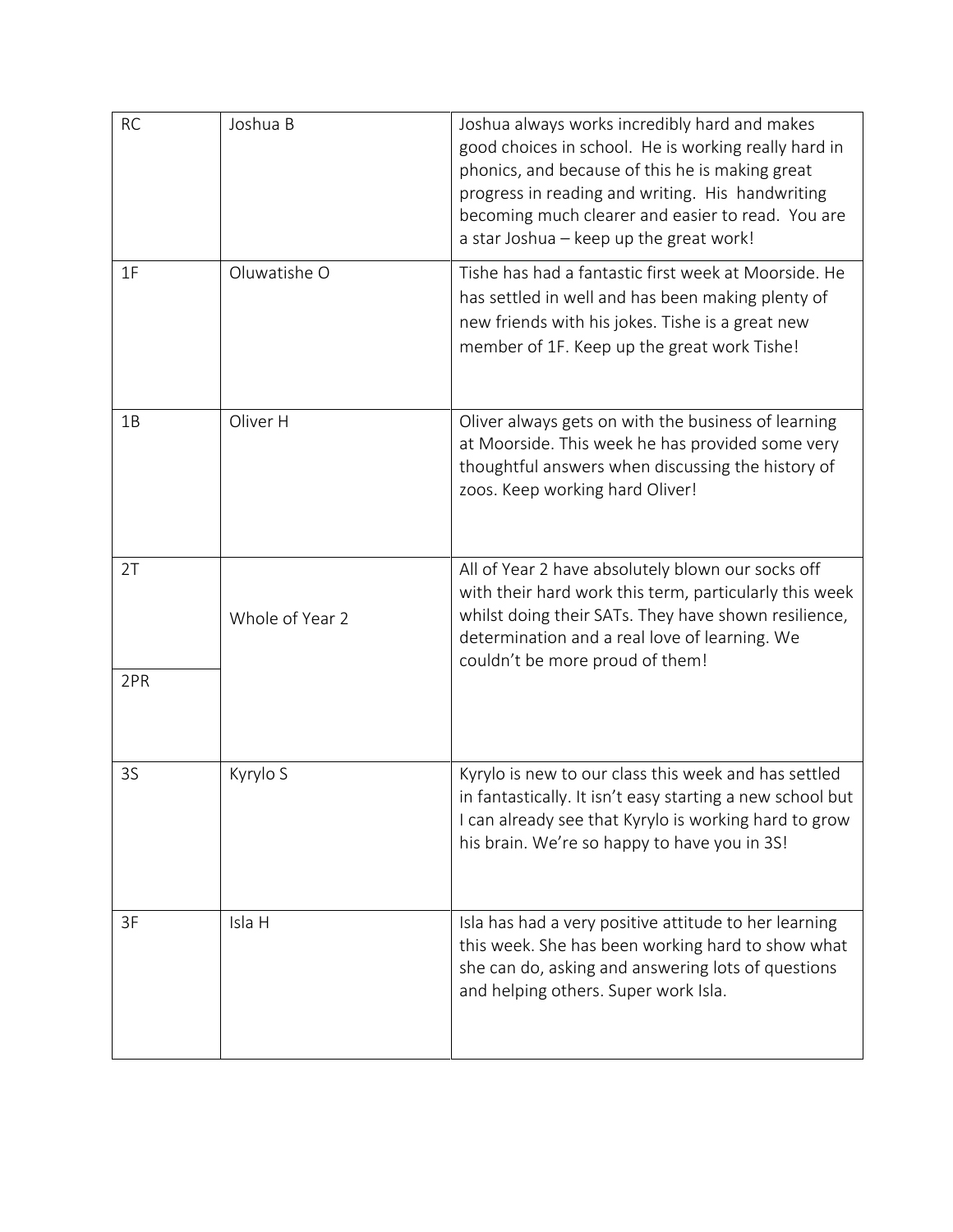Reader of the week:

Layla N - She thoroughly enjoys reading and exploring texts. She treasures books and takes excellent care of the books she takes home. She shows a fantastic understanding of the texts she reads.

| 4R | Freddie L | Since joining Moorside, Freddie has displayed<br>nothing but dedication to his learning, politeness<br>and friendship to others. Freddie is a wonderful<br>addition to 4R and Moorside - we are lucky to have<br>you!                                        |  |
|----|-----------|--------------------------------------------------------------------------------------------------------------------------------------------------------------------------------------------------------------------------------------------------------------|--|
| 4A | Eden      | Eden consistently produces outstanding pieces of<br>work in all subjects. He places enormous pride in his<br>work, which is always beautifully presented, and he<br>constantly pushes himself to improve. Keep up the<br>amazing work, Eden. You are a star! |  |

Reader of the week:

Viktor S

Viktor's reading fluency, and confidence as a reader, has gone from strength to strength this year. He has made great progress on Reading Plus and his confidence in answering comprehension questions has hugely improved. Well done, Viktor!

| 5T | Alice D    | Alice is a quieter member of 5T but still ensures she<br>listens, participates and engages in all her lessons.<br>She is kind to those around her and incredibly polite.<br>She is an asset to Moorside. Well done, Alice!                                                                        |
|----|------------|---------------------------------------------------------------------------------------------------------------------------------------------------------------------------------------------------------------------------------------------------------------------------------------------------|
| 5C | Amelia V-C | Amelia has demonstrated an incredibly hard-<br>working and positive attitude towards all areas of<br>her learning this week. She is a quiet member of 5C<br>but it has been really nice to see her increased<br>confidence this week and her hand up offering more<br>answers. Keep it up Amelia. |

Reader of the week:

Ini J for not only reading regularly but for also participating well in discussions and showing a fantastic understanding of new vocabulary learned in guided reading. Ini has gone above and beyond to use this new vocabulary in his writing too!